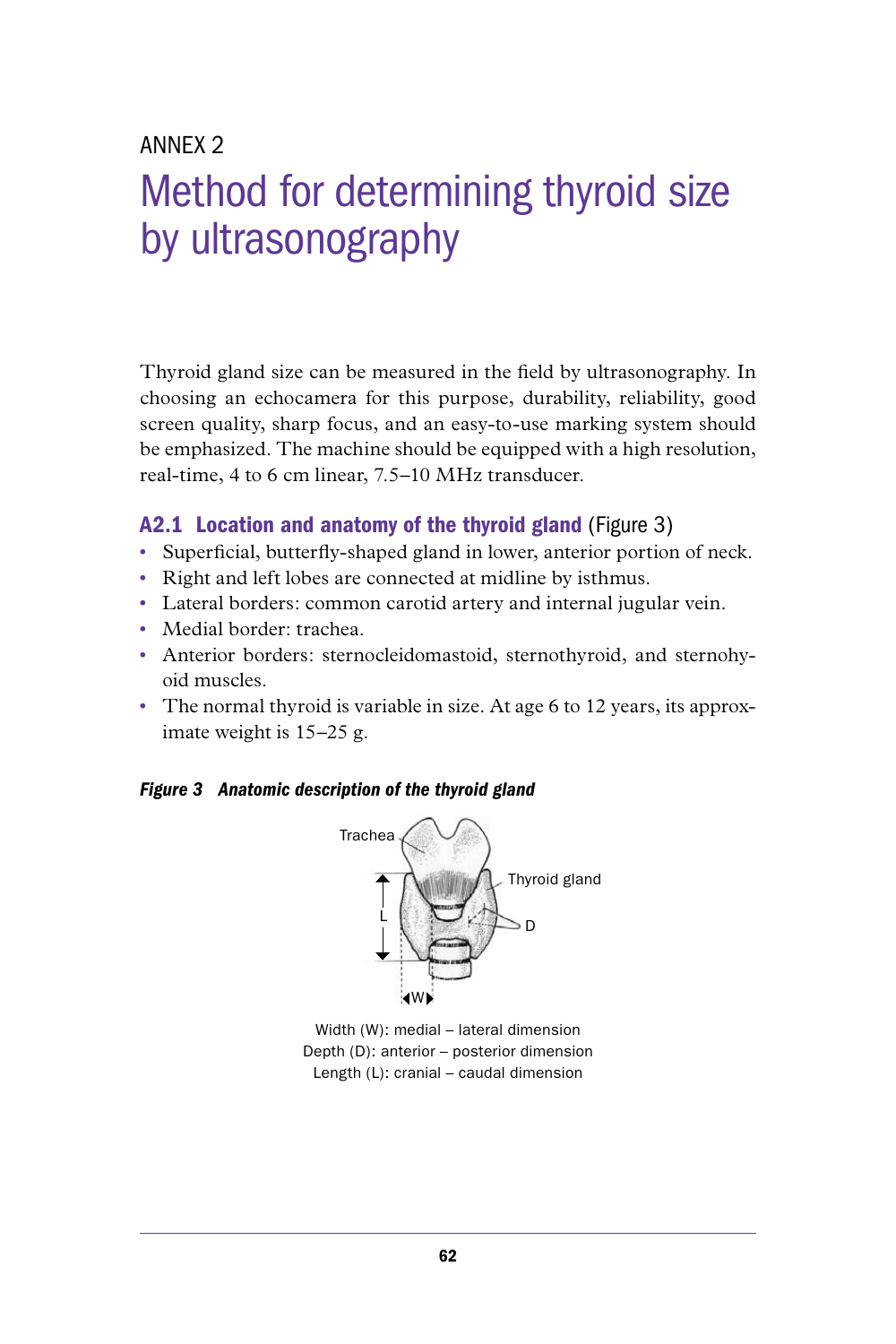# A2.2 Sonographic appearance

- The normal thyroid is mid-gray with medium-level echoes and an even, homogeneous texture.
- Lobes appear more echogenic or hyperechoic to adjacent muscles.
- Branches of intrathyroid arteries and veins may appear as 0.5–1.0 mm anechoic tubular, linear structures, but they are rarely delineated.
- The capsule of the thyroid surrounds the gland and appears as a thin line hyperechoic to the gland parenchyma.
- In diffuse goitre, the gland is enlarged and its echogenicity is slightly enhanced.

# A2.3 Scanning protocol

## *A2.3.1 Subject position*

- Children can be measured supine with a pillow or rolled towel under the shoulders to maintain neck extension. Alternatively, they can be seated upright in a hard-backed chair with their back and shoulders straight, neck mildly hyperextended, and head turned slightly away from side of interest.
- The standing position is generally not recommended because of instability.

# *A2.3.2 Transducer*

- Water-soluble gel is used.
- Transducer held at a 90-degree angle to skin, using only minimal pressure so as not to distort the gland anatomy.

# *A2.3.3 Transverse Study* (Figure 4)

- Best done on a split screen, visualizing both lobes per screen.
- The trachea with its echogenic cartilage rings and air shadows appears in the midline; the echo-free lumina of the carotid arteries (pulsation) and jugular veins (distension on Valsalva) delineate the lateral aspect.
- Begin with the transducer perpendicular in the transverse plane above the sternal notch; move the transducer superiorly to view the entire gland from inferior to superior aspect; return to image which shows the lobe at its greatest depth and width; and freeze the image.
- Change to other side of the screen, repeat scan on opposite lobe, and freeze.
- Measure the maximal width (mediolateral) and depth (anteroposterior) of the transverse section of each lobe, with the depth measurement at a 90-degree angle to the skin surface and the width measurement at 90 degrees to the depth measurement.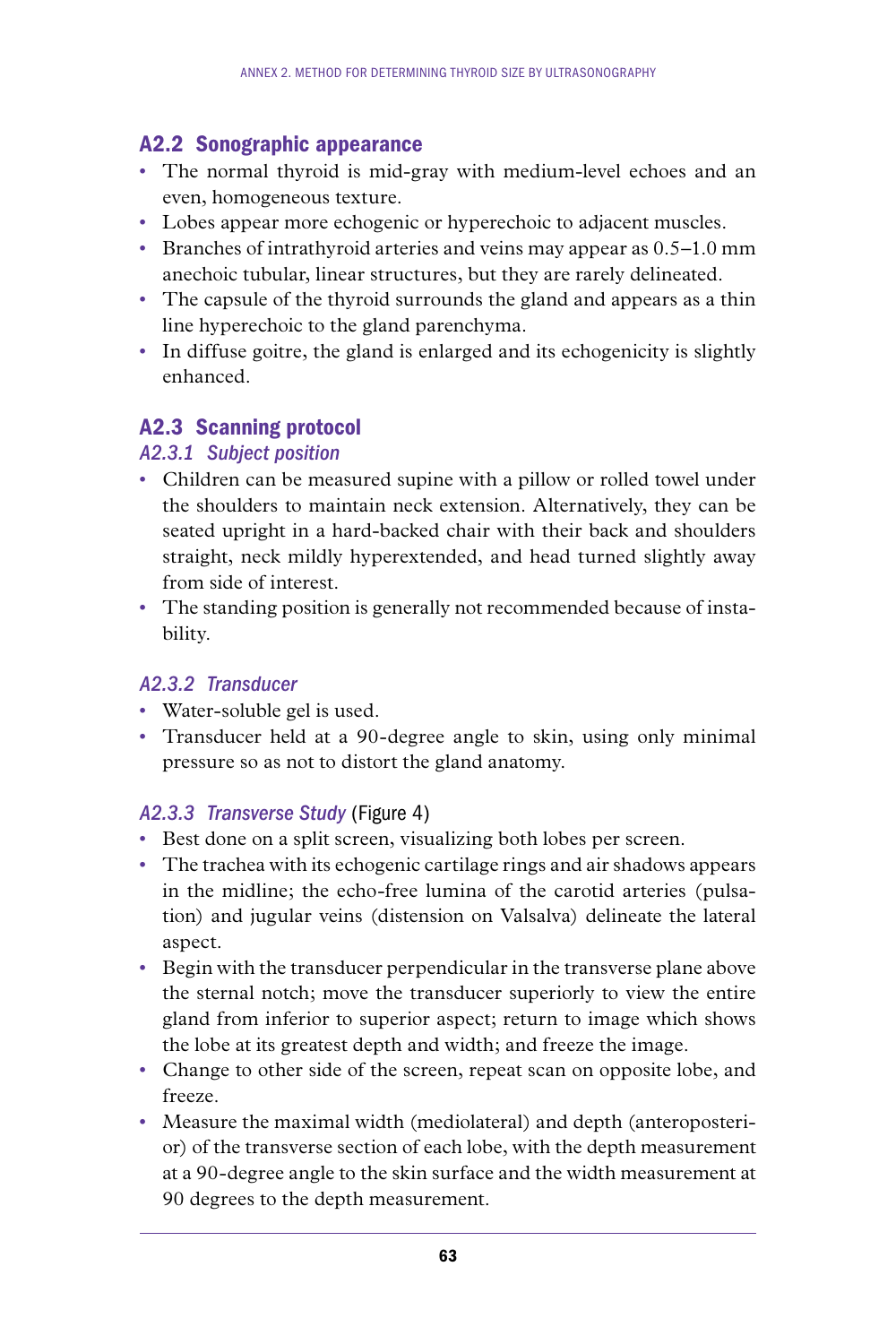*Figure 4 Transverse scan*



- The measurement should not include the thyroid capsule (hyperechoic to the gland tissue) or the thyroid isthmus.
- Note that the carotid, particularly in a subject with an enlarged thyroid, may indent the posterolateral aspect of the gland.

#### A2.4 Longitudinal Study (Figure 5)

- One thyroid lobe is measured per screen. The strap muscles appear anteriorly as hypoechoic structures relative to the thyroid. Posterior to the medial portion of the thyroid, the trachea with its echogenic cartilage and air shadows is often seen. Posterior to the lateral portion of the thyroid, venous structures and the common carotid appear as echo-free tubular structures.
- Begin with the transducer perpendicular in the sagittal plane above the sternal notch, move the transducer superiorly to view the entire gland from inferior to superior and medial to lateral aspect, return to



*Figure 5 Longitudinal scan*